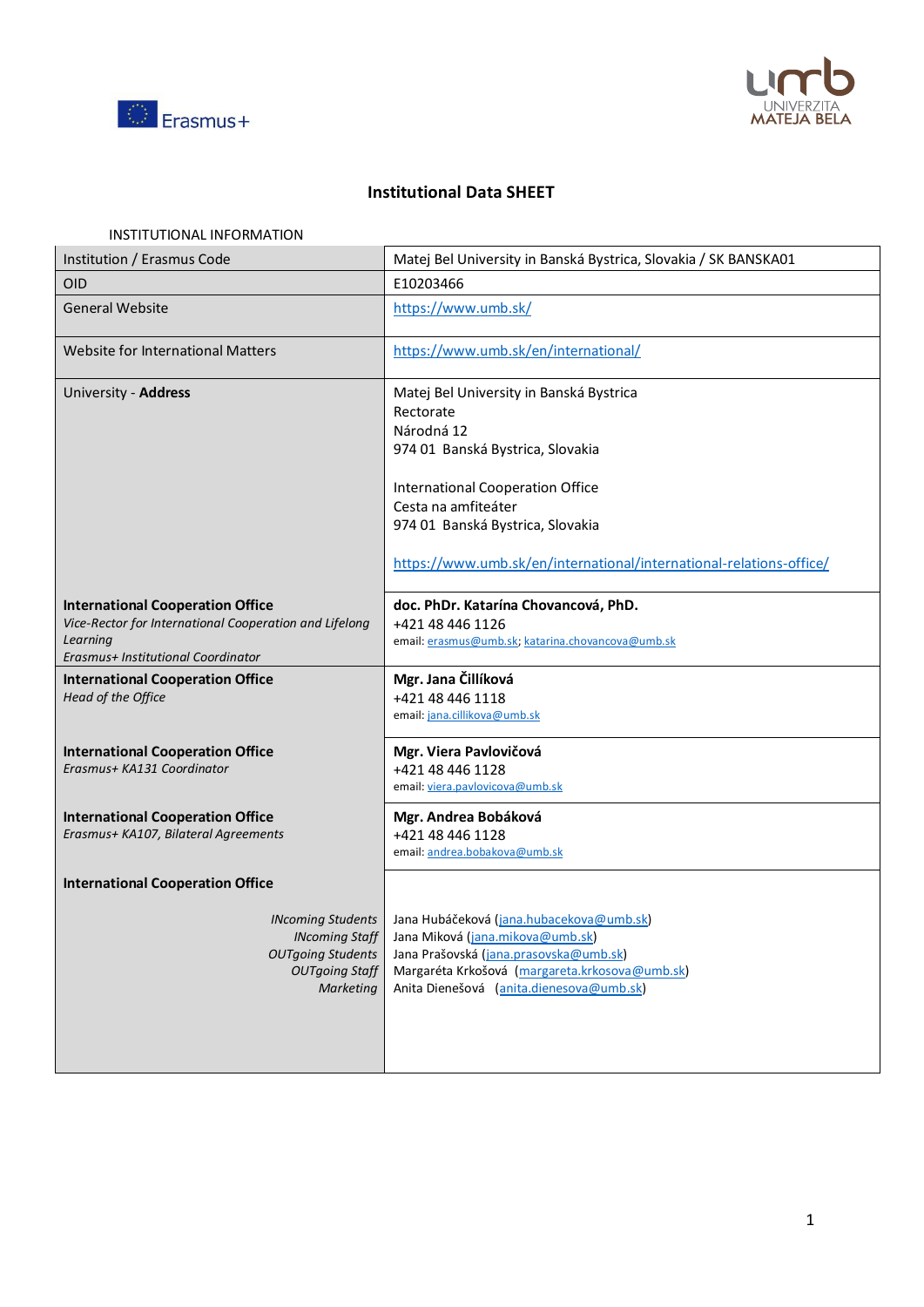



#### DATES AND DEADLINES

| Academic Calendar                                                                             | <b>Winter Semester</b><br>Lessons: September – December<br>Exam period: December/January                                                                  |  |
|-----------------------------------------------------------------------------------------------|-----------------------------------------------------------------------------------------------------------------------------------------------------------|--|
|                                                                                               | <b>Summer Semester</b>                                                                                                                                    |  |
|                                                                                               | Lessons: February – May                                                                                                                                   |  |
|                                                                                               | Exam period: May/June                                                                                                                                     |  |
| Application Deadlines for nominated Exchange Students (it may vary depending on the faculty): |                                                                                                                                                           |  |
| For Winter Semester                                                                           | Nomination: 15th June                                                                                                                                     |  |
|                                                                                               | Application and all documents: 15th July                                                                                                                  |  |
| For Summer Semester                                                                           | Nomination: 15th October                                                                                                                                  |  |
|                                                                                               | Application and all documents: 15th November                                                                                                              |  |
| Transcript of Records Procedure:                                                              | Transcript of Records will be issued by the receiving institution no later than<br>5 weeks after the assessment period has finished at the receiving HEI. |  |

## LOCAL GRADING SYSTEM

| Local Grade | <b>Grade Definition</b> | Definition in Slovak | Grade symbol | Percentage Rating |
|-------------|-------------------------|----------------------|--------------|-------------------|
| 1.0         | Excellent               | Výborne              | A            | $100 - 94%$       |
| 1.5         | Very Good               | Veľmi dobre          | В            | $93 - 87%$        |
|             | Good                    | Dobre                | ◡            | $86 - 80%$        |
| 2.5         | Satisfactory            | Uspokojivo           | D            | $79 - 73%$        |
|             | Sufficient              | Dostatočne           | E            | $72 - 65%$        |
| 4.0 <       | Failed                  | Nedostatočne         | FX           | 64 % and less     |

## ACADEMIC SYSTEM

| Bachelor Degree ("Bc.")                 |                                              |  |  |
|-----------------------------------------|----------------------------------------------|--|--|
| Years of study (full time course load): | 3 years (6 semesters) / 180 credits in total |  |  |
| Minimum credits per semester:           | 30 credits                                   |  |  |
| Minimum credits per academic year:      | 60 credits                                   |  |  |
| Master Degree ("Mgr.", "Ing.")          |                                              |  |  |
| Years of study (full time course load): | 2 years (4 semesters) / 120 credits in total |  |  |
| Minimum credits per semester:           | 30 credits                                   |  |  |
| Minimum credits per academic year:      | 60 credits                                   |  |  |
| Doctoral Studies ("PhD.")               |                                              |  |  |
| Years of study (full time course load): | 3 years (6 semesters) / 180 credits in total |  |  |
| Minimum credits per semester:           | 30 credits                                   |  |  |
| Minimum credits per academic year:      | 60 credits                                   |  |  |